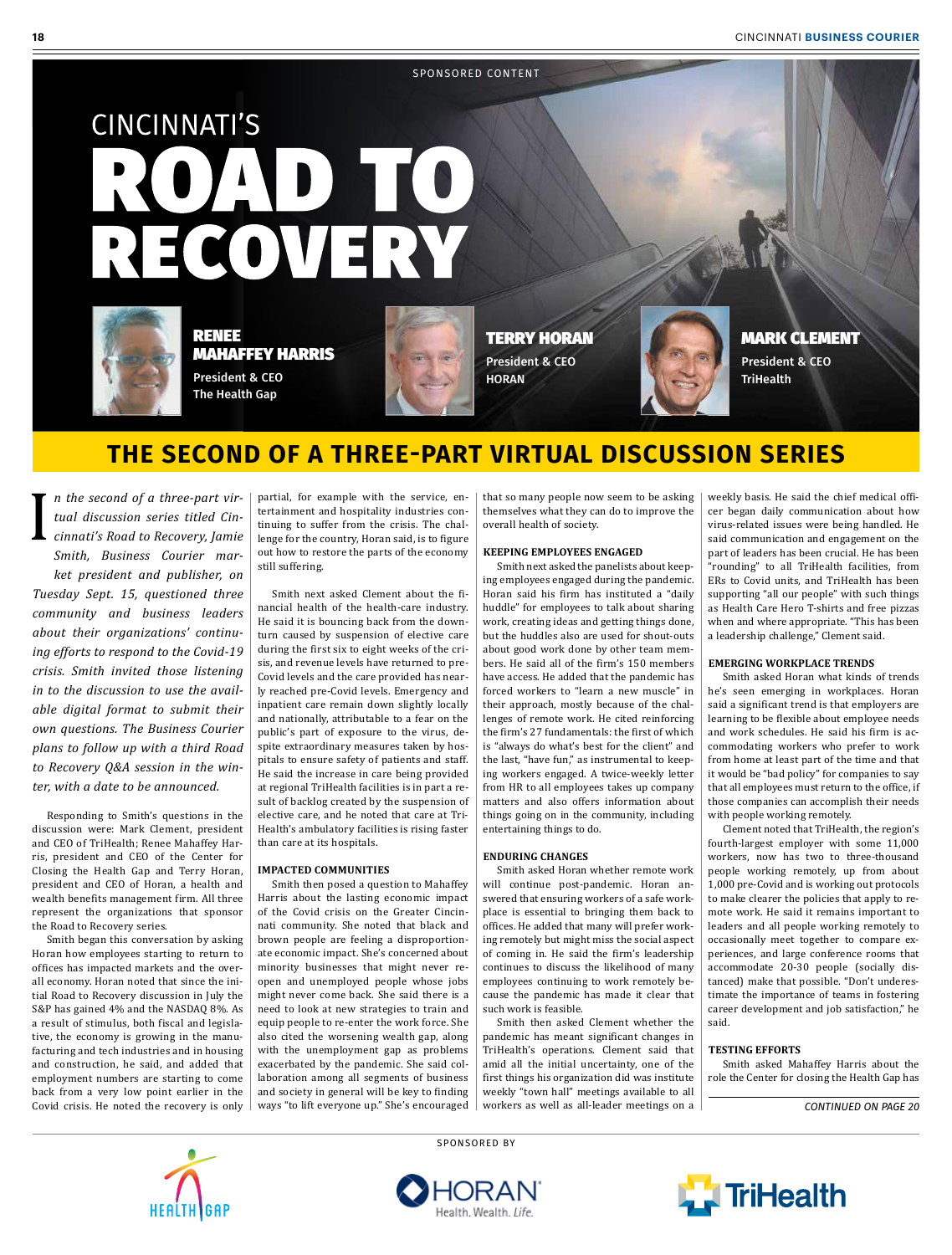### **CINCINNATI'S ROAD TO RECOVERY Closing the Health Gap through collaboration**

My first year as President/CEO of The Center for Closing Health Gap (The Health Gap) in 2019 began with a reassessment of the work we do, and how the community receives and is impacted by our work. We also identified what gaps exist that if filled can be a game changer in improving the health and lives of the people we serve. My most profound learning was that most Cincinnatians do not know what we do at The Health Gap.

The Health Gap is a community-health grassroots organization with a clear mission: to eliminate racial and ethnic health disparities, and make Cincinnati a healthier place to live. We do this by promoting a culture of health where we live, work, and play. The Health Gap has impacted over 365,000 people regionally.

This year our organization's work and value have been highlighted due to the public's newfound understanding of health disparities. I am grateful that The Health Gap and over 30 local organizations and businesses were able to meet the needs of marginalized populations in Greater Cincinnati through the COVID-19 Community Resources site - https:// covid19communityresources.com. This site serves as a trusted information source to help balance the barrage of fear and uncertainty we all face daily.

The collaborative effort it took to quickly execute our vision for the COVID-19 Resources site reminded me that there are many hard-working social services organizations in Cincinnati whose mission is



*Mahaffey Harris*

and do it well. What is our collaborative potential to meet the vast needs of the marginalized in our region? I do not have all the answers. However, I am confident that if all of the sectors that serve our communities galvanize our gifts, resources, and funding

to serve specific needs of marginalized populations

we can collectively develop effective, long-term strategies that will significantly move the inequity needle. Health disparities not changed since first researched by the Health & Human Services Secretary in 1985.

We know all avenues that affect health stem from the answer to this question – does the individual/family have the means and tools to achieve and have healthy, productive lives? The depth of our work with neighborhoods and schools helps address the challenges of quality of life factors that impact health. It is the same battle my parents contended with. Yes, it looks different than it did 50 years ago, but it has the same impact. Regardless of socioeconomic status, health outcome disparities between black and white populations have and will continue to persist without collaborative interventions.

*Regardless of socioeconomic status, health outcome disparities between black and white populations have and will continue to persist without collaborative interventions"*

77

**RENEE MAHAFFEY HARRIS,**  *President & CEO, The Health Gap*

Engage. Empower. Advocate.

HEALTH GAP



ONSORED CONTENT

 The Black Women's Health Movement (BWHM) is another example how The Health Gap is collaborating to bring about meaningful change. BWHM is designed to engage and empower African American women across the socioeconomic spectrum to live healthier lives -- body and mind. The focus is on Black women because they provide a gateway to African American families since healthcare, homecare, food shopping/preparation, and childcare are typically the responsibility of the mother in both single and two-parent families.

 Our aim is to mobilize and connect efforts already happening in the city, and provide culturally relevant, evidence-based solutions to improve the health outcomes of Black Women and their families. The Health Gap's role in the BWHM is to facilitate an infrastructure where: women will have resources that are designed by and for them; organizations will expand their reach and have a stronger impact; and businesses will share their expertise and grow their awareness. Everyone has a place and purpose within one or more of the BWHM pillars: Physical Health, Mindful Health, Economic Health, Community Health.

 *Read more about The Health Gap initiatives and the Black Women's Health Movement at www.thehealthgap.org.*

## Your Team's Health is a Partnership.



While you build your business, we'll build the health and productivity of your workforce. As you support your employees' well-being, we'll help lower your medical spend.

At TriHealth, we're delivering on the promise of quality health outcomes and improved patient experience at a lower cost. And, together with Anthem Blue Cross and Blue Shield, in Ohio, we're partnering with employers to increase access to higher value care through our high-performance care network and health plan—Blue Connection.

So, you can be confident in taking the next step toward improving the health of your employees and business. We'll be with you every step of the way.



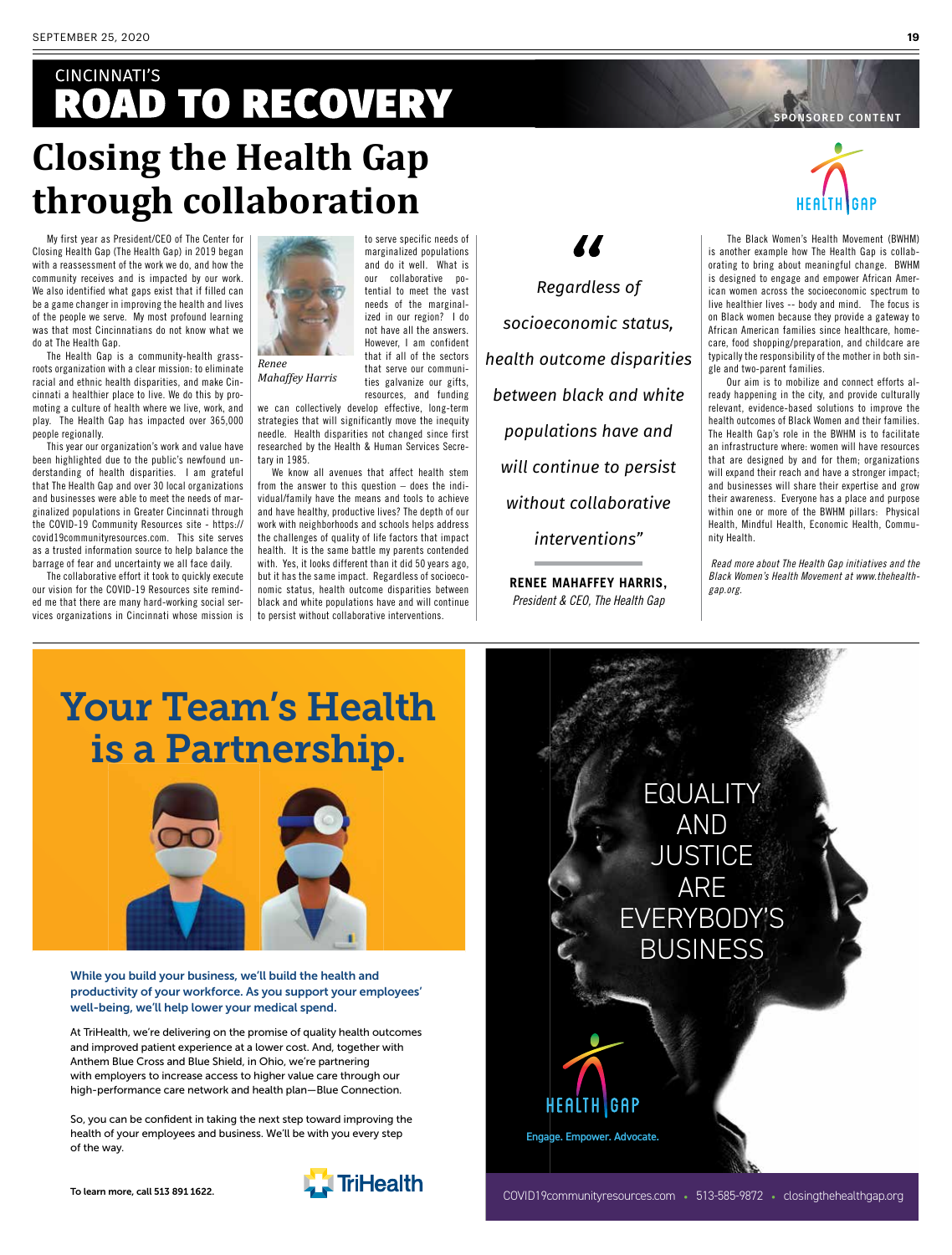ONSORED CONTENT

### **CINCINNATI'S** ROAD TO RECOVERY

#### *CONTINUED FROM PAGE 18*

played in getting more Covid-19 testing for people in the region. She first cited collaboration with other agencies to launch covid-19communityresources.com, a website that offers answers to many questions about the pandemic, including how to get tested. The center is also working with influencers to reach portions of the community that have proven vulnerable to the virus. DJs and others are creating messages and commercials on social platforms for 18- to 30-year-olds about why testing and wearing masks is important and why gathering in large groups is dangerous to themselves and others. She said the Health Collaborative, the region's health care systems and city and county health departments are aware of this need among younger people for awareness about Covid-19. "We are at the table with everyone" in responding to the need for testing, she said.

Smith then asked Mahaffey Harris about the reluctance of black and brown people to participate in vaccine clinical trials. She acknowledged a historical fear of participating in trials and potentially taking a vaccine. She said educational efforts to go beyond stating a need for such participation and get at "the why" of the fear and "the why" of participating, particularly considering the disproportionate impact of the virus on

black and brown people. She said without participation in trials she is concerned the eventual vaccine won't be fully accepted, so she is working with others to figure out what educational awareness is needed. She said she recognizes the reasons for mistrust, but added, "We need to fully understand this virus to get us back to some normalcy in this country," she said.

#### **RESPONDING TO SOCIAL INJUSTICE**

Smith next asked Clement about how TriHealth has responded to the increase in awareness of social injustice that has corresponded with the pandemic. Smith noted that in 2017 TriHealth announced a set of diversity and inclusion goals to increase minority representation among its leadership and work force and to attract a better diversity among vendors and providers to mirror the community. TriHealth recently instituted quarterly "town meetings" or company-wide discussions around structural racism. He said progress has been made on the goals, citing for example that TriHealth's board is much more diverse than it was five years ago and contracting with women and minority owned firms has increased significantly. But he said the progress is not where he hoped it would be. TriHealth has now incorporated the diversity goals into its management incentive plan, "putting our money where our mouth is." TriHealth is also using analytics to better understand where dis-

### Resources to Help You Navigate COVID-19

Tune in to HORAN's **"Benefits: What, Like it's Hard?"** Podcast or **Return to Work Vlog Series** covering COVID-19's impact on individuals and businesses.

Listen, watch and subscribe today for:

- Interviews with local leaders
- Insights to make smart financial decisions
- Tips for managing mental health
- Best practices to engage your workforce and to develop a return to work plan





**800.544.8306 | www.horanassoc.com**



#### *- Mark Clement*

parities and inequities in health care exist. He said the efforts are more than a response to the current climate but also are a reflection of the mission of the organization.

#### **RACISM AS A PUBLIC HEALTH CRISIS**

Smith asked Mahaffey Harris about the regional implications of racism having been declared a public health crisis. She said the declaration on the part of government institutions is an exciting step toward "dismantling structural racism." She said it "broadens the conversation" about preventing race or ethnicity from impacting people economically or impacting their health care. She said the last few months have caused the leadership in many organizations to put a greater focus on how they relate and respond to the issue. She noted that all the health systems in the Cincinnati region have been attentive to racial issues since well before the pandemic emerged, and raising that awareness is the mission of the Center for Closing the Health Gap.

#### **DANGERS OF DELAYED HEALTH CARE**

Smith asked Clement to expand on his earlier comments about some health care specialties now being busier than others. He said in-hospital care remains below pre-Covid levels and he cites the "unfounded" belief that hospital visits and stays can expose people to the virus. In-patient care is at 93-94% of where it was, he said. He said emergency room visits remain down 10- 15%, but outpatient services are robust. He said cardiology, oncology and orthopedics services are "very busy." He said, surprisingly, plastic surgery is way up and speculation is that people see themselves on Zoom and don't like what they're seeing. He said virtual visits (telehealth) is slowing from levels earlier in the pandemic but remain high at 500-1,000 daily. He added that the lingering tendency to delay health care because of pandemic fears is troublesome and can result in greater threats to health and treatment that becomes more costly. "Our facilities are safe and ready for patients and the same is true at all facilities throughout out the region," he said.

Smith said businesses should note the point about delaying or deferring care and discourage their employees who might be doing that. Horan noted data from his firm, which insures about 300,000 people in the region, demonstrates that less is being spent on medical care in recent months, confirming Clement's points about people delaying care, and he reinforced the point that delayed treatment and care can have tragic outcomes.

#### **WHAT NEEDS TO HAPPEN?**

As the discussion came to a close, Smith asked the panelist what they would like to see happen in the next few months. Mahaffey Harris responded that her "vision and dream" for the region is that Covid-19 would decline, people would see the need to seek health care and mistrust in it would dissolve. She also hopes to see a bigger conversation around what systemic and structural racism looks like and the role that all can play in dismantling it. She hopes for more dialogue that brings out the humanity and understanding in people no matter their perspectives.

Horan said first of all he'd like to see another stimulus bill get through Congress that is the result of compromise between the parties. He said his firm is working hard with the "legislators and lobbyists that we know to bring that about." Secondly, he said, breaking down the inequality that exists in health and wealth is a short- and long-term goal. He said something businesses such as his firm can do is monetarily support the organizations, including United Way, that work directly to reduce inequality.

Clement said he hopes that we step up nationally to support the science that pertains to the pandemic. He said people who are ignoring that science put themselves and everyone else in jeopardy. He said the Covid-19 transmission rate remains too high in the region and that adhering to mitigation measures is the only sure way to bring it down until a vaccine is ready. He hopes that a vaccine will be "in distribution mode" within six months. And on a broader scale, he hopes for and foresees an economic recovery and a less divided nation willing to talk and listen to one another to reduce systemic racism and inequality.